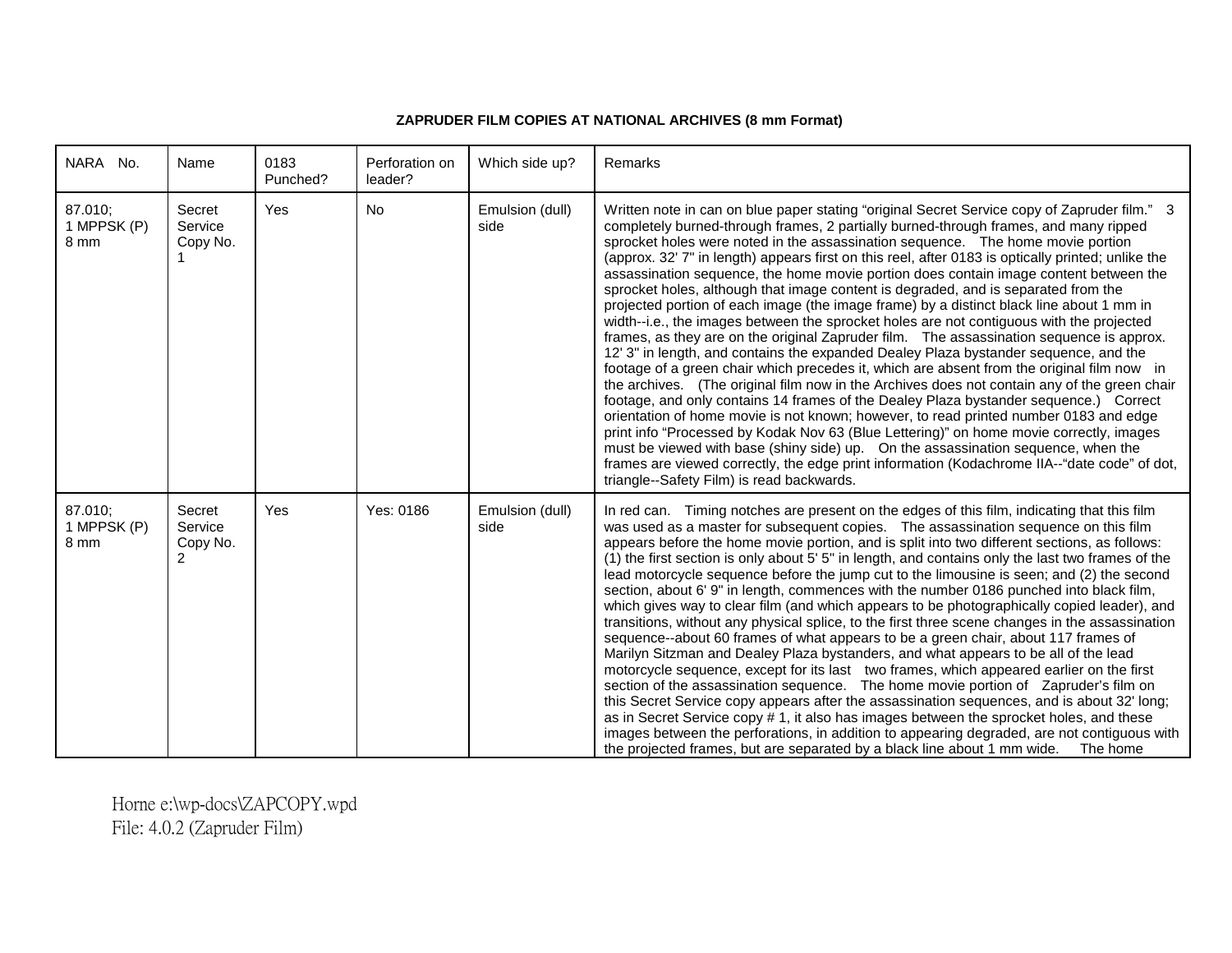|                                 |                                         |           |           |                      | movie portion consists of four scenes: "kid playing, baby in green grass, kid behind tree, and<br>lady in blue on telephone." The Dealey Plaza bystander sequence is much longer than on<br>the original Zapruder film, indicating that some of the original film is missing. There are no<br>images between the perforations on the assassination sequence.  The optically printed<br>0183 appears on film contiguous with the home movie sequence.  Correct orientation of<br>home movie sequence is not known.                                                                                                                                                                                                                                                                                                                                                                                                                                                                                                                                                                                                                                                                      |
|---------------------------------|-----------------------------------------|-----------|-----------|----------------------|----------------------------------------------------------------------------------------------------------------------------------------------------------------------------------------------------------------------------------------------------------------------------------------------------------------------------------------------------------------------------------------------------------------------------------------------------------------------------------------------------------------------------------------------------------------------------------------------------------------------------------------------------------------------------------------------------------------------------------------------------------------------------------------------------------------------------------------------------------------------------------------------------------------------------------------------------------------------------------------------------------------------------------------------------------------------------------------------------------------------------------------------------------------------------------------|
| 200.436;<br>1 MPPSK (P)<br>8 mm | Time-Life<br>Copy No.<br>-1             | <b>No</b> | <b>No</b> | Base (shiny)<br>side | No home movie present. This copy appears faded and washed-out in comparison to the<br>rather vivid dyes in the two Secret Service copies.<br>No images between sprocket holes on assassination sequence. This film contains<br>photographically printed renditions of the physical splices which are found at the two<br>damaged spots in the original Zapruder film, and like the original, has only has 14 frames of<br>Dealey Plaza bystanders preceding the lead motorcycle sequence. Conclusion: this cannot<br>be a first generation copy, and is instead a copy of the original Zapruder film as it exists<br>today, with its two splices and limited amount of Dealey Plaza bystander footage at the<br>beginning. (No film which exhibits photographically printed splices during the motorcade<br>sequence can be first generation, since the first generation copies were made from the<br>original before Life personnel damaged the film.) The following edge print information<br>appears on the film: "Safety Film 71-- date code (plus sign and circle)--Eastman." When<br>the frames are viewed correctly, this lettering can be read normally (i.e., left to right). |
| 200.436;<br>1 MPPSK (P)<br>8 mm | Time-Life<br>Copy No.<br>$\overline{2}$ | <b>No</b> | <b>No</b> | Base (shiny)<br>side | No home movie present. This second Time-Life copy also appears inferior to Secret<br>Service copies no. 1 and 2. No images between sprocket holes on assassination<br>sequence. Following appears on leader at the tail of the film: "Don't use this start--heads *<br>tail." Contains same photographically printed splices during the motorcade sequence, and<br>the same 14 frames of Dealey Plaza bystanders, as Time-Life copy no. 1. Thus, this<br>represents a copy (generation unknown) of the damaged original, and cannot be one of the<br>11/22/63 first-generation copies. It is unclear whether or not this is the same generation as<br>Time-Life copy no. 1, but it should be noted that on both of these films, when the frames are<br>viewed correctly, the base (shiny) side is "up," towards the viewer, implying that both<br>Time-Life copies may be of the same generation.                                                                                                                                                                                                                                                                                      |
| 272E42.9;<br>1 MPPSK (P)        | FBI (?)                                 | <b>No</b> | <b>No</b> | Base (shiny)<br>side | CE 904, Copy No. 1. No home movie present. No images between sprocket holes on<br>assassination sequence. Following appears on leader: "Huemark 1-27."                                                                                                                                                                                                                                                                                                                                                                                                                                                                                                                                                                                                                                                                                                                                                                                                                                                                                                                                                                                                                                 |

Horne e:\wp-docs\ZAPCOPY.wpd File: 4.0.2 (Zapruder Film)